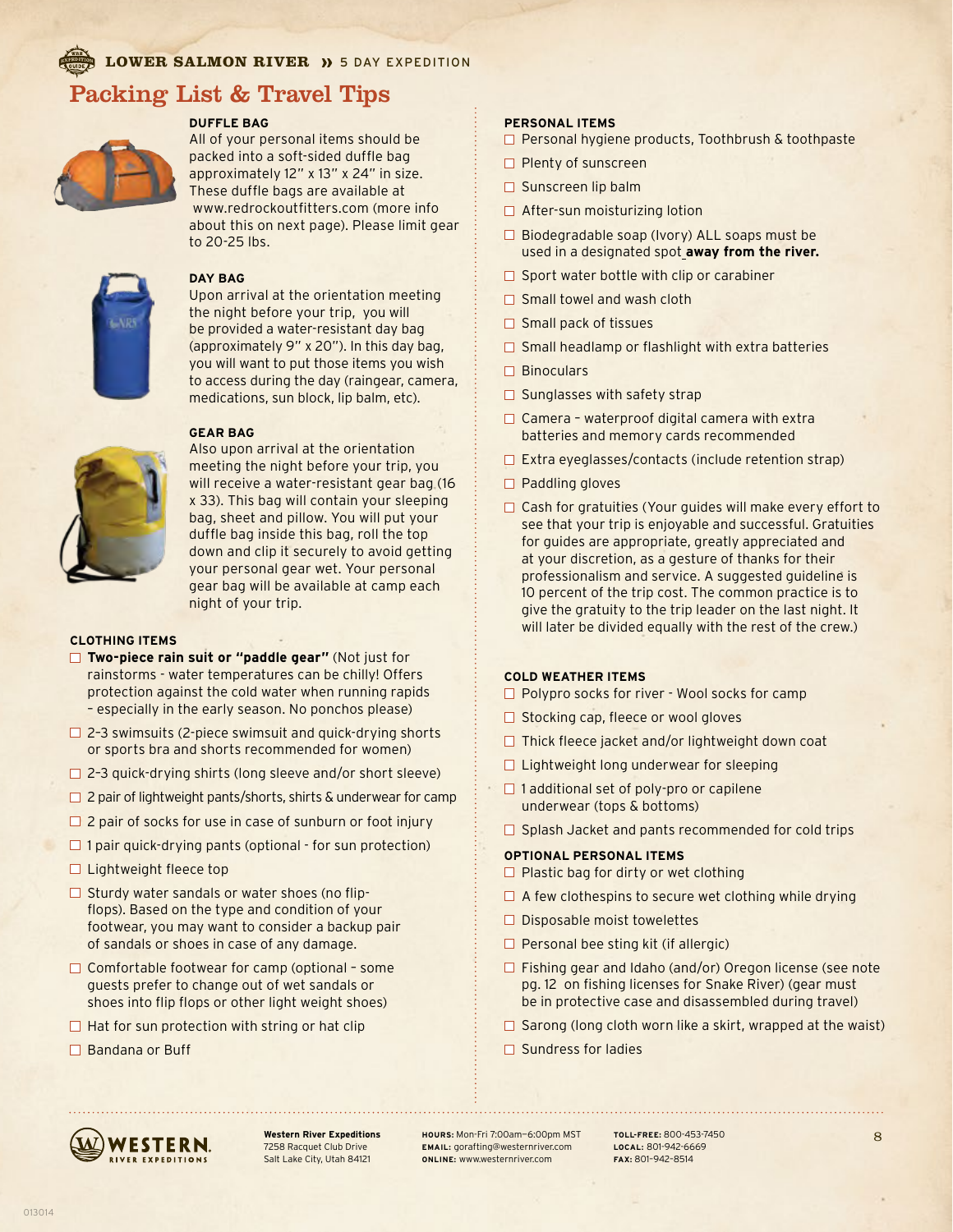# Items Provided

- Shuttle from Lewiston to Boat Launch
- **»** Shuttle from take-out to Lewiston, Idaho
- **D** Lodging in Lewiston, Idaho (available for opt out before & after)
- **»** Professional, licensed guides
- All meals between trip departure and return
- **»** All eating utensils and souvenir cup
- **»** Unlimited drinking water
- **»** Freshly laundered sleeping bag, sheet & pillow

# Ground cover & "Paco" pad

# Be Prepared for Any Weather:

Weather is always present on a river trip... Temperatures can fluctuate daily, and may even disobey predicted weather forecasts! It is wise to come prepared for anything, but we realize there are weight and size limitations for packing. While we cannot predict it all, hopefully we've given you the proper insights and information to prepare you for the adventure of a lifetime!

## Rain Gear vs. Paddle Gear



Key Feature: Easy to wear, versatile, best in warmer weather and rain.

### PROS:

- Keeps you relatively dry without the "sweat chamber effect"
- Blocks wind-chill after rapids
- Versatile purpose/easy to wear
- Best for rain, shields whitewater

## CONS:

- Not waterproof during large rapids
- Getting cold can be a threat to fun



Tent

Water-resistant dry bag (16 x 33) for sleeping gear and personal duffle bag

(9" diameter x 20") for personal items Oar Boats, Paddle Rafts and Inflatable Kayaks **»** US Coastguard approved whitewater life jackets

**w** Water-resistant day-use dry bag

Wilderness First-Aid kit Sanitary Facilities

Key Feature: Neoprene rubber "gaskets" around wrists & neck. Best in cold weather & whitewater.

### PROS:

- Nothing better for staying dry
- Ideal when weather remains cold
- Blocks water from all directions
- Best for whitewater

## CONS:

- Hot & sweaty in warm weather
- Pullover style can be difficult
- Specialized purpose lacks versatility
- No hood for rainstorms



**Western River Expeditions** 7258 Racquet Club Drive Salt Lake City, Utah 84121

**HOURS:** Mon-Fri 7:00am—6:00pm MST **EMAIL:** gorafting@westernriver.com **ONLINE:** www.westernriver.com

# Get Ready in One Order: Red Rock Outfitters

Through several decades of experience on the river, Western knows what clothing and gear will keep you smiling every second of your adventure. Specifically, we've bundled **"The Works"** for him, for her and one for gear in general. Get a FREE item with a "Works" purchase. For your convenience, you can order all these items online with Western's retail division: ☞ **redrockoutfitters.com**



www.RedRockOutfitters.com 1-855-245-1658

**TOLL-FREE:** 800-453-7450 **LOCAL:** 801-942-6669 **FAX:** 801–942–8514